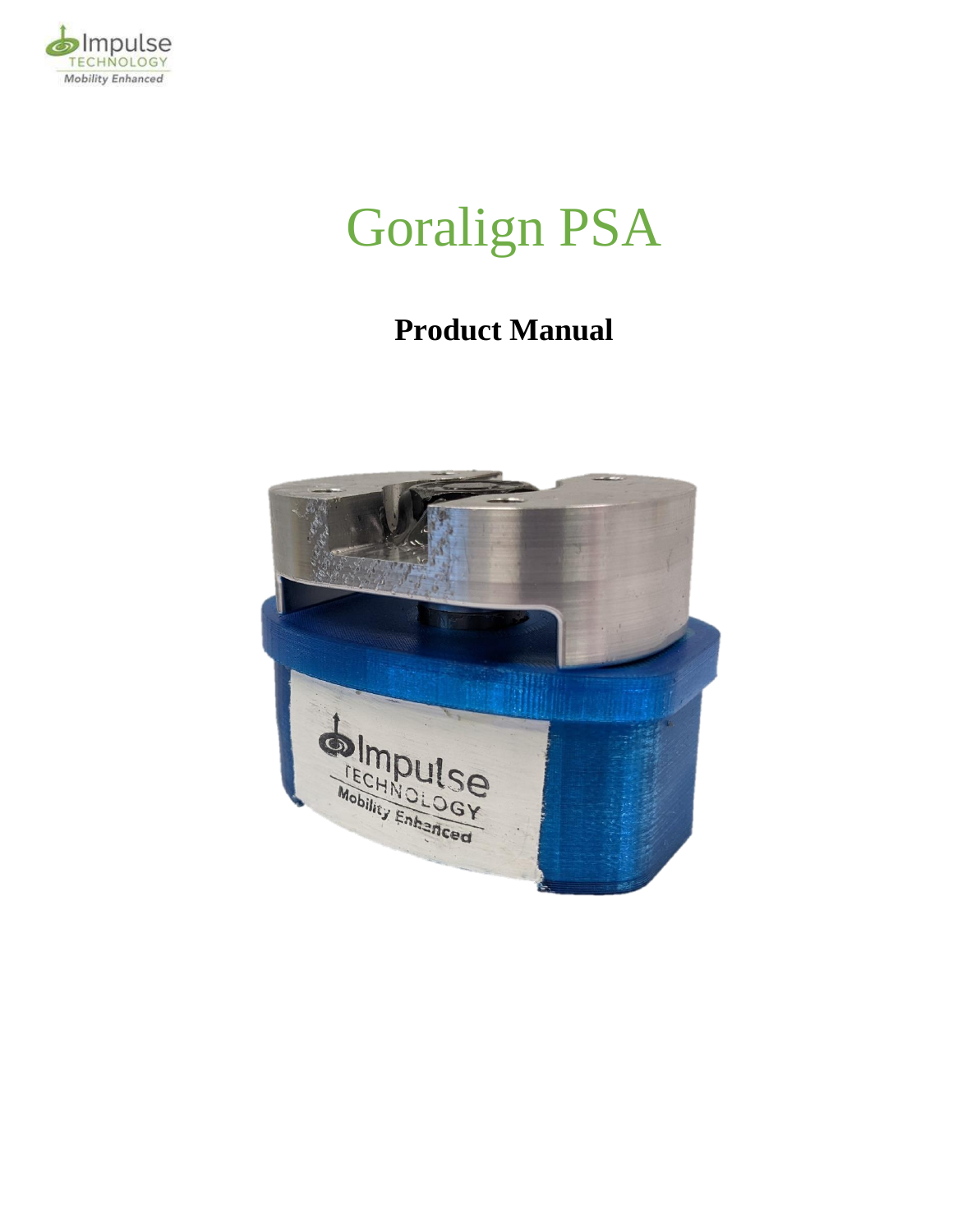

This user manual should be read before fitting and followed to ensure proper installation with the rest of the patient's prosthesis.

Warranty:

Metal parts: 3 years from the date of fitting.

Polymer casing and shock-absorbing filler: 1 year from the date of fitting; Will be checked annually for potential replacement for up to 3 years.

The warranty will be voided if the user weight rating is exceeded, or the ankle (including the external casing) is modified in any way.

#### Product Specifications

| User Weight Limit         | Build Height                | <b>Ankle Weight</b> |
|---------------------------|-----------------------------|---------------------|
| 275lbs $(125 \text{ kg})$ | $2.1$ in. $(54 \text{ mm})$ | 1.1lbs $(520 g)$    |
| $R = 10057000$            |                             |                     |

Patent 10857008

Installation:

**Goralign PSA (Plus Shock Absorption)** ankle should be used with the visible aluminum component up (connected with the pyramid and pylon in Figure A) and the flat side facing anteriorly.



Figure A: Goralign PSA correct orientation in a pylon-ankle-foot assembly.

Male and/or female pyramid adapters may be used on both the proximal and distal sides of the Goralign PSA. Please refer to Figure B.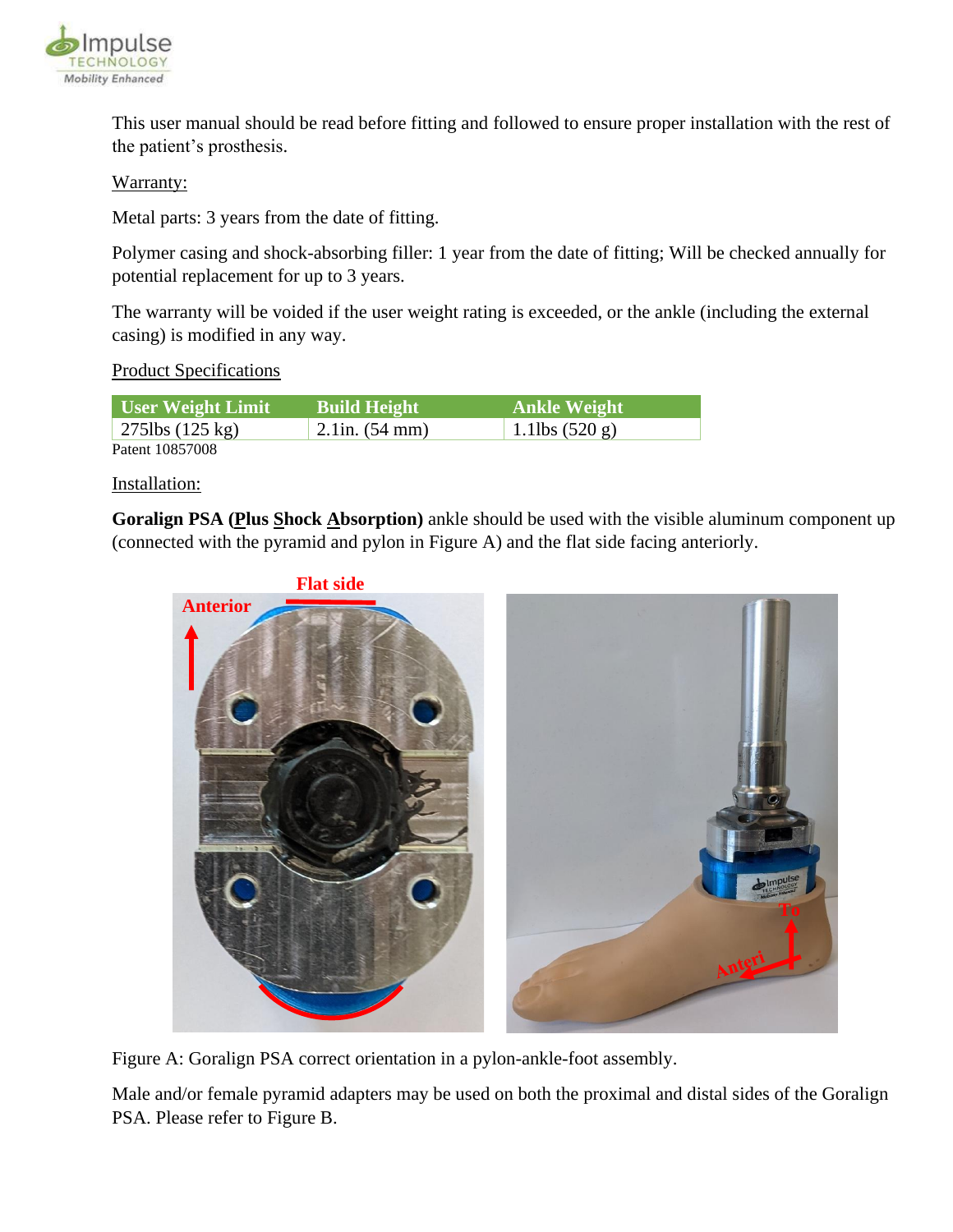

Place at least one spacer between the bottom of the Goralign PSA and the distal pyramid adapter.



Figure B: Method of assembly if male and/or female pyramid are used.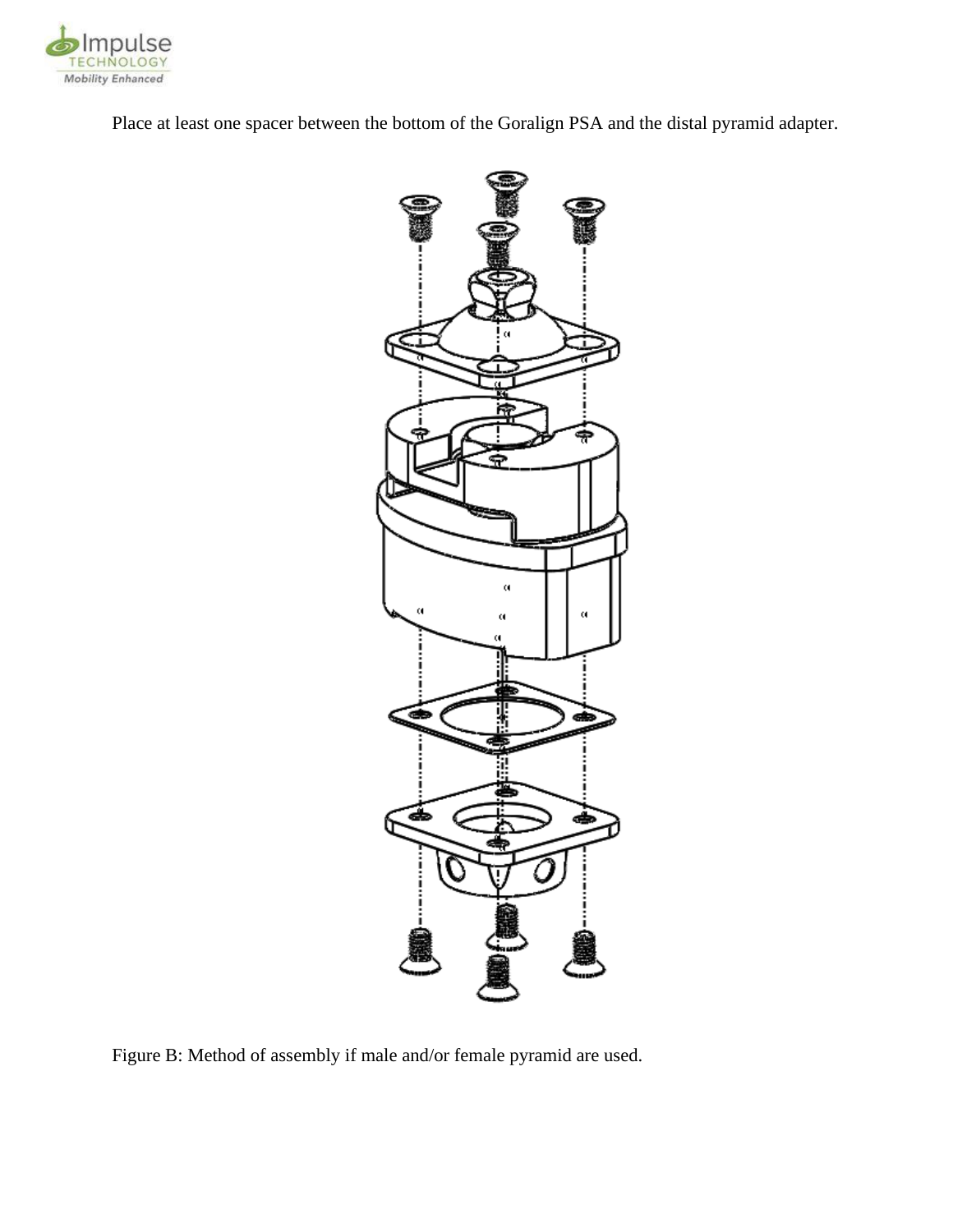

Bolts into the distal side should not protrude from pyramid adapter & spacer more than 8 mm. Please refer to Figure C below



Figure C. Proper spacer thickness will limit the protruded section of the bolts to 8 mm.

#### Maintenance and Care:

The Goralign PSA is filled with a fine rubber powder. Over time, the user may notice some black powder coming from between the exposed aluminum component and the top of the polymer casing. This can be cleared by wiping with a paper towel or using compressed air to blow the rubber powder out. If the user notices excessive amounts of black powder being released, it should be reported to the prosthetist immediately.

The Goralign PSA is weather-resistant. However, it is not intended to be submerged in water for any period of time.

Any increase in noise or changes in performance should be reported to the prosthetist.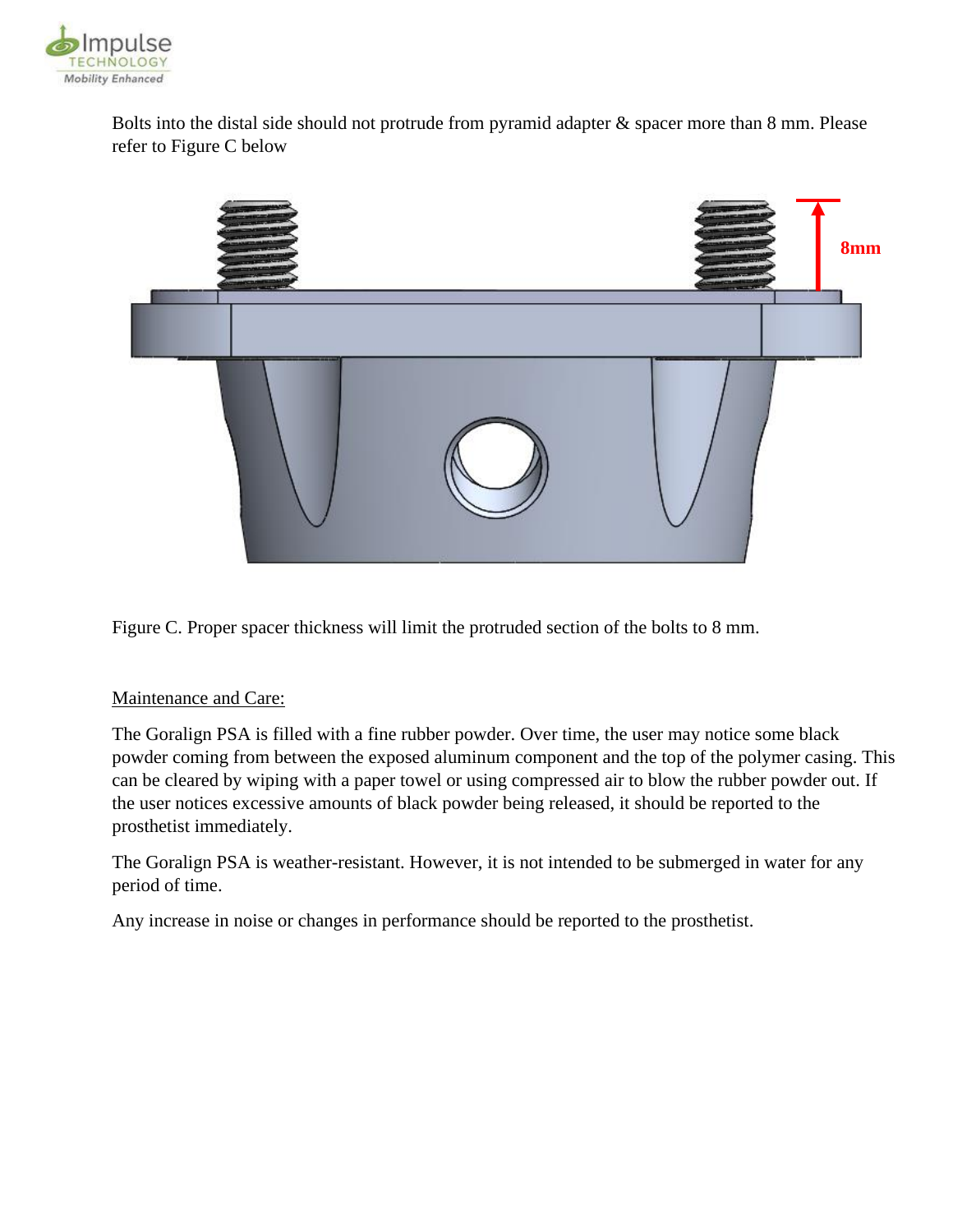

### **L-coding Information for Clinicians:**

Recommended L-codes: L5986 +5988

Justification:

**L5986**



**Figure 1:** A side view of the Goralign ankle.

In the following figures, additional componentry has been attached to the Goralign ankle to more easily demonstrate its multi-axial functions.

Impulse Technology's Goralign Ankle allows 5° of plantarflexion (Figure 2a) and 2° of dorsiflexion (Figure 2c) in the sagittal plane.



Figure 2. Side view of Goralign ankle in (a) plantarflexed, (b) neutral, and (c) dorsiflexed positions.

Additionally, the Impulse Technology Goralign Ankle provides up to 5° each of inversion (Figure 2a) and eversion (Figure 3c).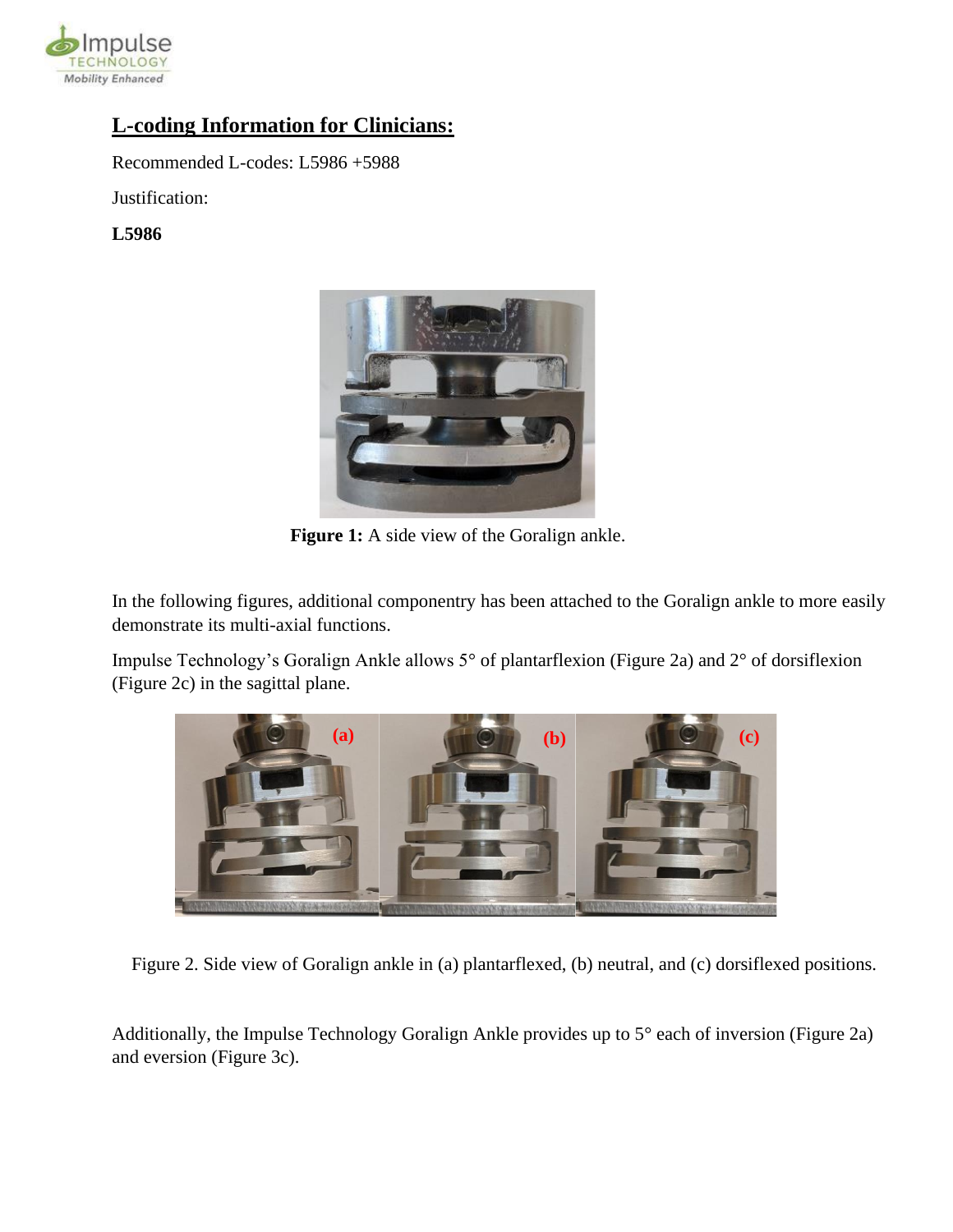



Figure 3. Front (anterior-to-posterior) view of Goralign ankle in (a) inverted, (b) neutral, and (c) everted positions

Finally, the Impulse Technology's Goralign Ankle provides up to 5° internal (Figure 3a) and external rotation (Figure 4c).



Figure 4. Front (anterior-to-posterior) view of Goralign ankle in (a) internally rotated, (b) neutral, and (c) externally rotated positions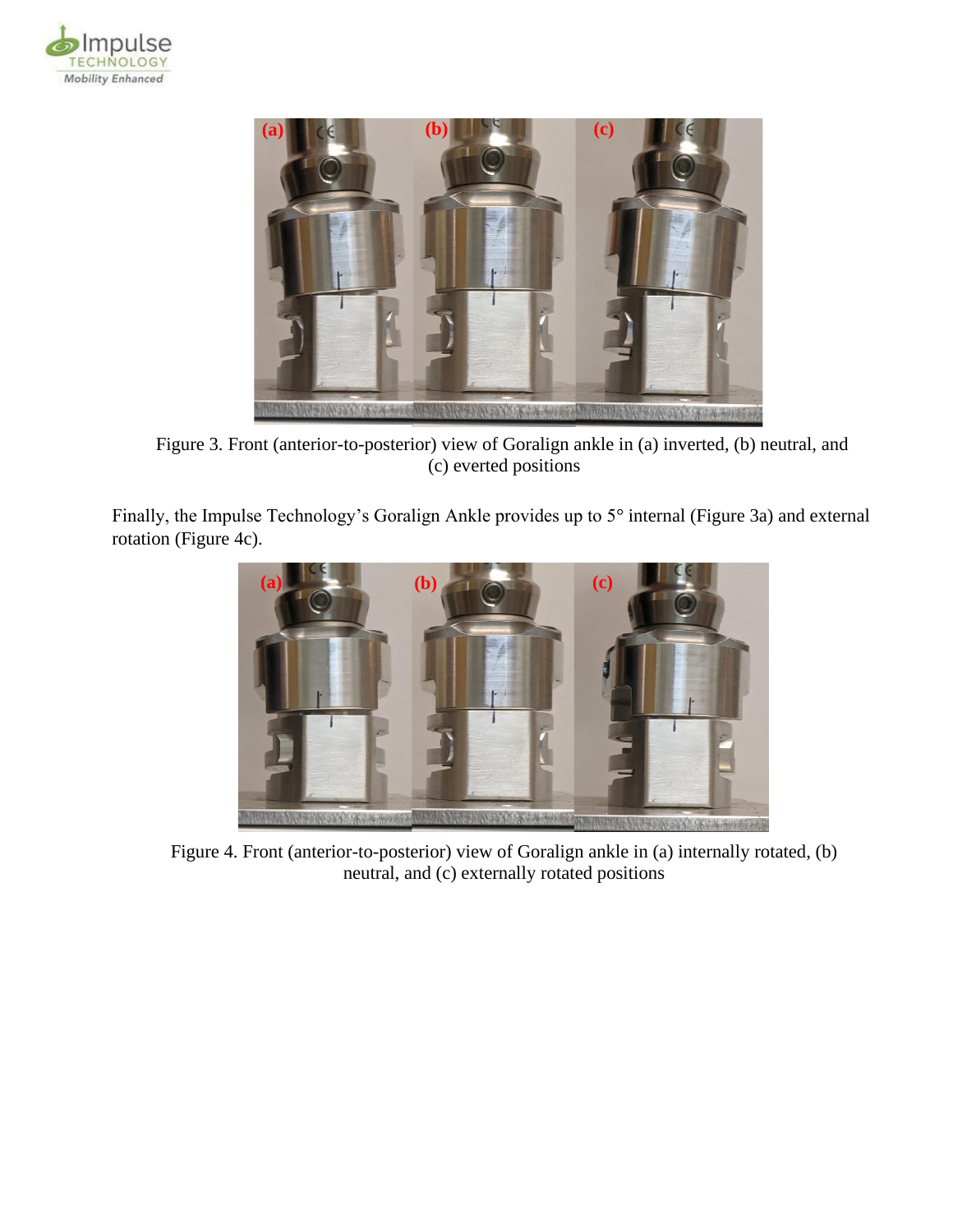



Figure 5. Top view of Goralign ankle in (a) internally rotated and (b) externally rotated positions